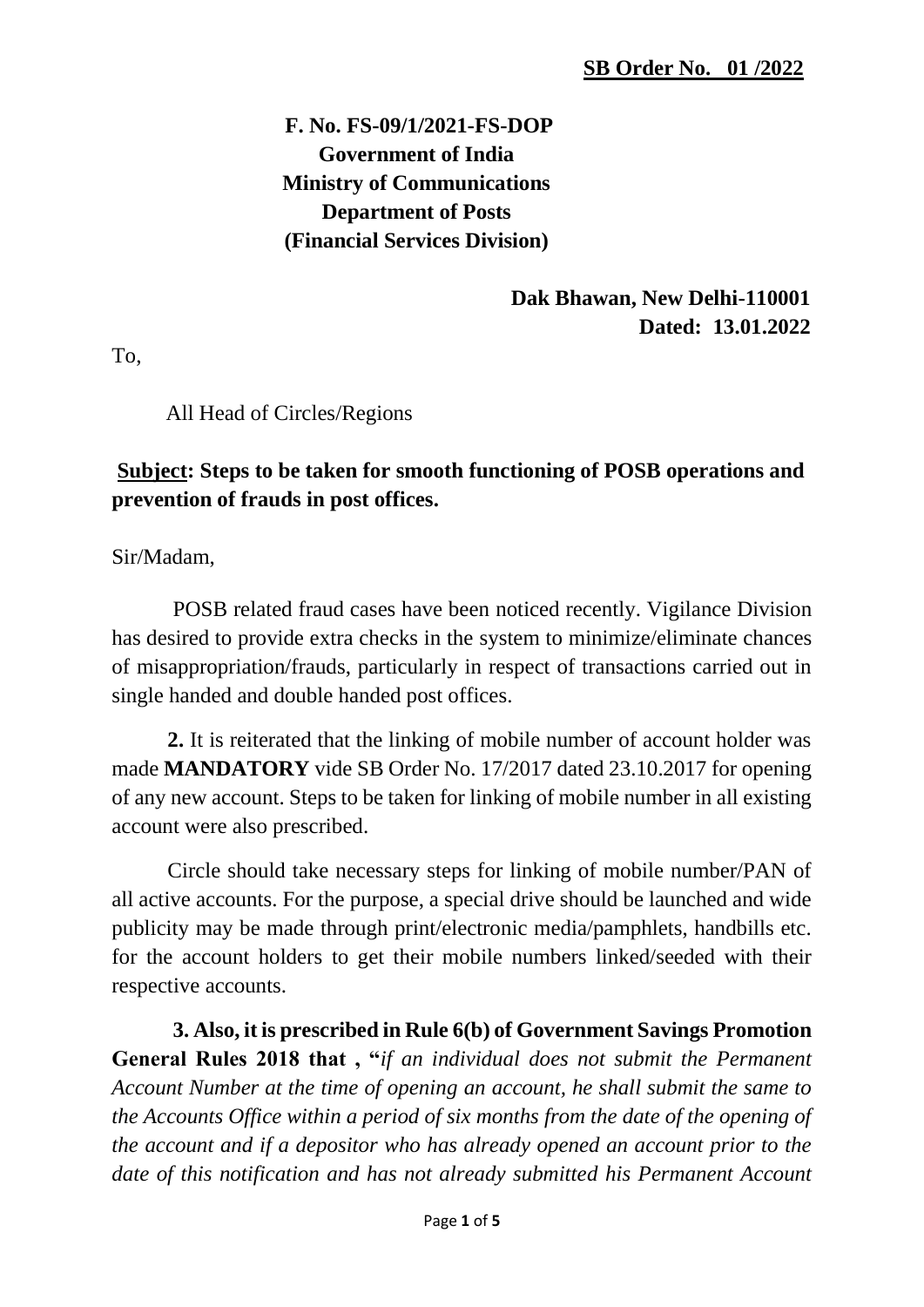*Number to the Accounts Office, he shall do so within a period of six months from the date of this notification and in the event of the failure of the depositor to submit the Permanent Account Number within the specified period of six months, his account shall cease to be operational till the time he submits the Permanent Account Number to the Accounts Office*".

**4**. Many steps have already been taken to provide better facilities/services and reduce chances of any misappropriation/frauds i.e. GL Integration, Common long book, SMS alerts, eBanking/mBanking, IVR facility, CBS-CTS integration.

**5**. In order to secure of hard-earned money of the depositors, better control, smooth POSB operations, prevention of money laundering activities and as a preventive measure to curb fraud, **the competent authority has decided to issue the following guidelines with immediate effect:**

**(A) Linking of mobile number/PAN for financial transaction carried out in all post offices.**

**(i) Henceforth, if any transaction (Deposit/Withdrawal/Loan Disbursement/Loan Repayment/Closure of account (either premature or on maturity)) carried out in any CBS post office;**

**a) Rs. 20,000 and above, mobile number must be checked and if necessary, updated before initiating the transaction.**

**b) Rs. 50,000 and above, PAN must be checked and if necessary, updated before initiating the transaction.**

**(ii) For the purpose, before initiating any transaction of Rs. 20,000 and above, counter PA** shall invoke menu **CICD** and check, whether mobile number/PAN are updated in respective account or not.

**(iii)** If mobile number/PAN are not updated/available in account, in which transaction is to be done, mobile number and PAN should be obtained by the counter PA on the voucher (i.e., SB-103/SB-7/7A/7B/7C) from the account holder/authorized person.

**Note**: - **1.** If the account is not KYC compliant, the KYC document shall also be obtained from the account holder/guardian as prescribed in the rules.

 **2.** If account holder does not have PAN number, Form 60/61 prescribed under Income Tax Act may be obtained.

**(iv) Thereafter, counter PA shall ensure to update mobile number and PAN in the CIF of the customer by invoking CMRC menu and the same should be verified by the supervisor without fail.**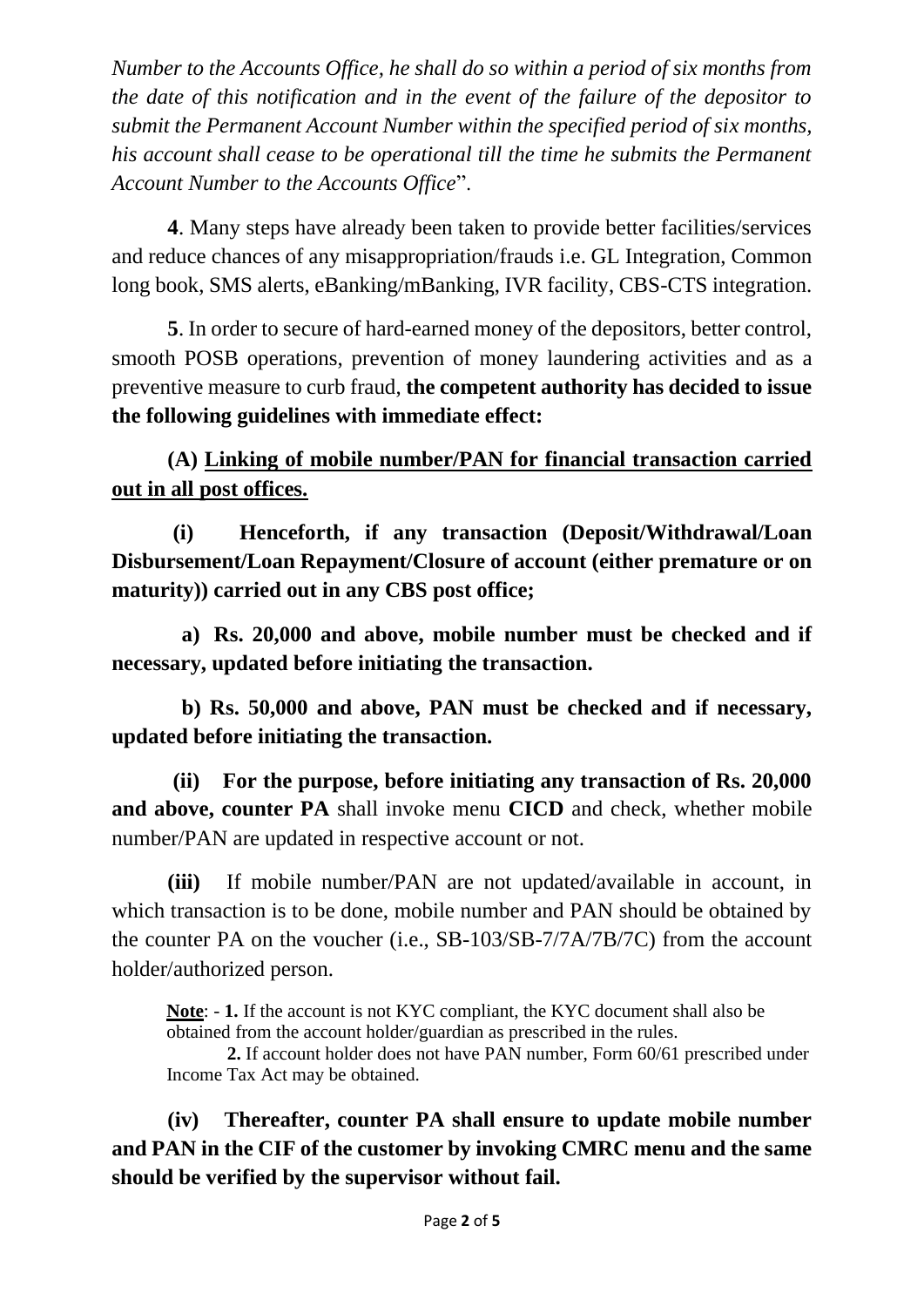**(v)** In case, mobile number of a depositor is required to be changed, a separate written application may be obtained from such depositor. On verification of signature of the depositor, the mobile number shall be updated by invoking **CMRC** menu by the counter PA and verified by the supervisor. This application should be attached with the Account Opening Form (AOF) and KYC document of the respective account.

**(vi)** After updation of mobile number and PAN in Finacle for respective account, the transaction should be performed as per prescribed procedure.

**(vii)** Non-CBS post offices shall also obtain mobile number for transaction above Rs. 20,000 and PAN number for transaction above Rs. 50,000 and the same shall also be written on voucher by the account holder.

**Note**: - At any time during visit/inspection, data analysing, public complaints etc, **if it is noticed that incorrect/wrong mobile number/PAN was updated or mobile number/PAN was not updated by the counter PA/Supervisor concerned as prescribed above, stern action should be taken against the erring official by the disciplinary authority concerned.**

## **(B). Collection of passbooks at the time of closure/premature closure of any TDA type accounts (RD/TD/MIS/SCSS/KVP & NSC) in single and double handed post offices.**

**(i)** At the time of closure/premature closure of any TDA type of accounts **(RD/TD/MIS/SCSS/KVP and NSC),** all single and double handed post offices (including BOs) shall collect closed passbook from the account holders. The closure entry is to be noted after last transaction in the passbook by the post office concerned with date stamp.

 **(ii)** After verification of closure of account in Finacle, supervisor shall generate and print "**account closure report**" by invoking **HPR** menu and handover to account holder as acknowledgement. If any depositor demand account statement it may also be provided in lieu of passbook without any charges.

**(iii)** After closure of account, passbooks of closed TDA category accounts shall be attached with the Account Closure Form and send in a manner as prescribed for dispatch of vouchers and Long Book Consolidation Journal.

**(iv)** The number of closed passbooks attached should be mentioned in the 'Long Book Consolidation Report-BRN (Today)" or consolidation journal by the postmaster concerned.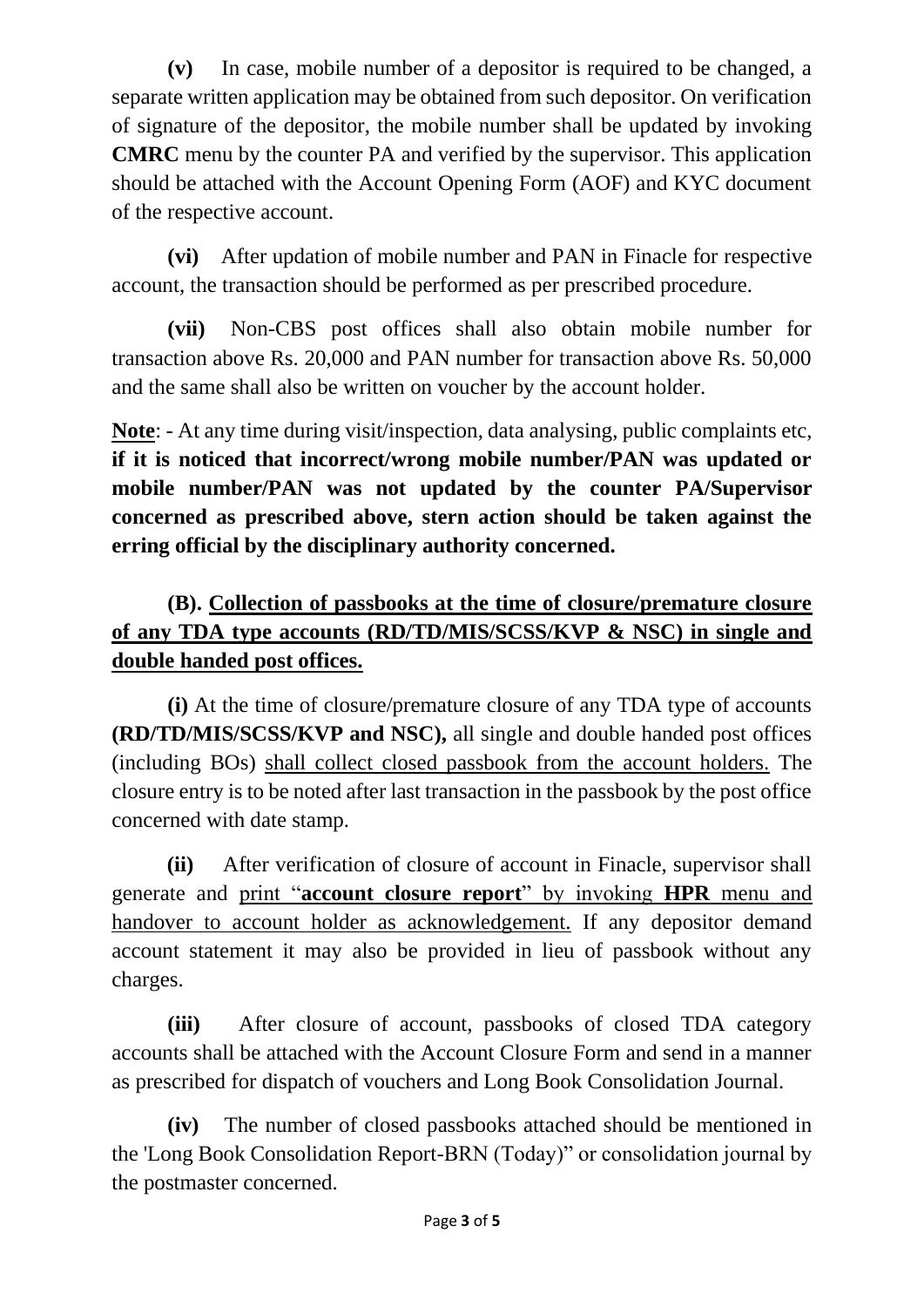**(v)** In SBCO, designated SBCO PA shall also tally the account number and amount in the closed passbooks received with the closure voucher concerned from the single handed and double handed post office and will write **"Received all closed passbooks for TDA type of accounts"** on Long Book consolidation report-BRN received with voucher bundle

**(vi)** In case any discrepancy is noticed, In-charge, SBCO shall report the matter to the Divisional Head/Gazetted Postmaster concerned.

#### **(C) Role of CEPT, Chennai.**

**(i)** CEPT, Chennai will generate the following reports Circle-wise on weekly basis.

a) CIF merger report.

 b) CIF modification report where name of account holder and mobile number changed.

c) SMS failure report i.e., invalid mobile number.

 d) Transaction done during the week with Rs. 20,000 and more but mobile number not updated, likewise transaction done during the week with Rs.50,000 and more but PAN not updated.

**(ii)** CEPT, Chennai will share above weekly reports to CPC (CBS) of the Circles.

#### **(D) Role of CPC (CBS)**

**(i)** After receipt of above reports/link from CEPT, In-charge, CPC (CBS) shall bifurcate above reports Division wise for their Circle.

**(ii)** In-charge, CPC (CBS) will share above reports to respective Divisional head through official email id.

## **(E) Role of Divisional Office**

**(i)** Divisional Head will provide list of single and double handed post offices under a HO to SBCO concerned.

**(ii)** Prompt action should be taken as and when any report is received from Postmaster or Incharge, SBCO.

**(iii)** At divisional level, after receipt of reports as specified in para (C) (i) above, these reports should be examined.